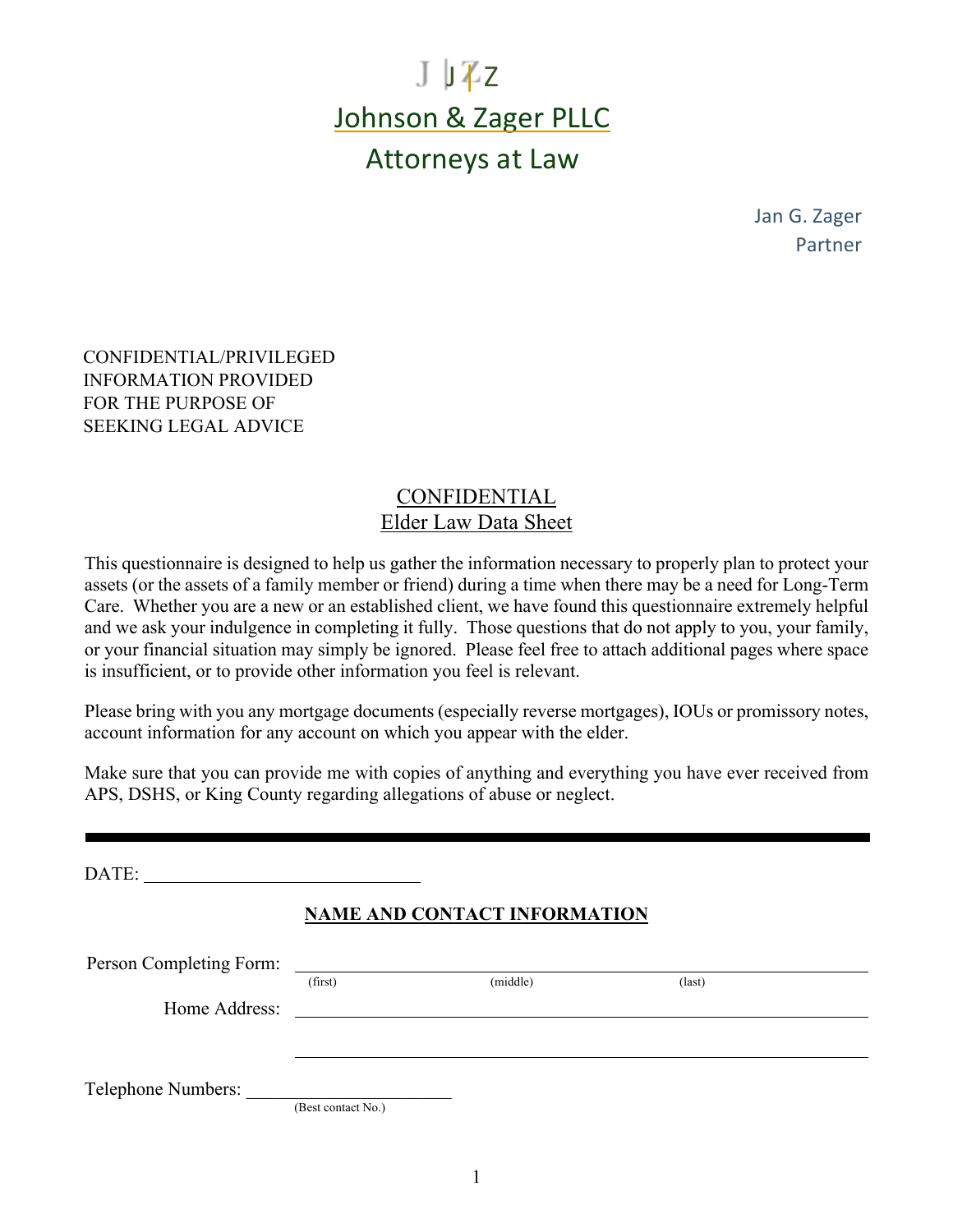|      |                      |                                                          | Do you consider yourself the client?                                                     |
|------|----------------------|----------------------------------------------------------|------------------------------------------------------------------------------------------|
|      | What are your goals? |                                                          |                                                                                          |
|      |                      |                                                          |                                                                                          |
|      |                      |                                                          |                                                                                          |
|      |                      |                                                          |                                                                                          |
|      |                      |                                                          |                                                                                          |
|      |                      |                                                          |                                                                                          |
|      |                      |                                                          |                                                                                          |
|      |                      |                                                          |                                                                                          |
|      |                      |                                                          |                                                                                          |
|      |                      |                                                          |                                                                                          |
|      |                      | Is there a current investigation of alleged elder abuse? |                                                                                          |
|      |                      | By whom? $\qquad \qquad$                                 |                                                                                          |
|      |                      |                                                          | Please give chronology from the date of first contact to today: (attach pages as needed) |
| Date | Contact              | How transmitted                                          | Allegations                                                                              |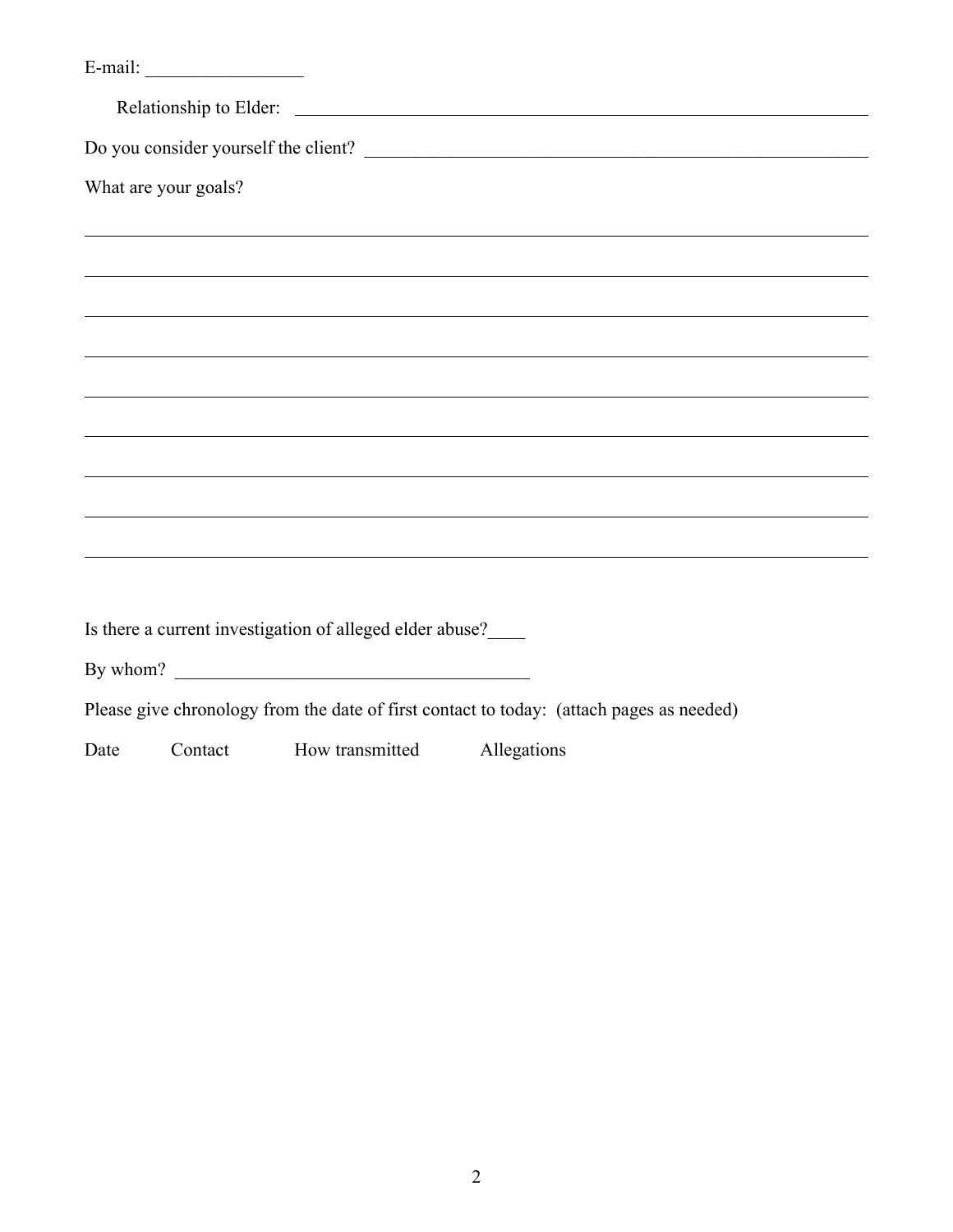| Elder's Full Name:                                              |                             |                                                                                            |                              |
|-----------------------------------------------------------------|-----------------------------|--------------------------------------------------------------------------------------------|------------------------------|
|                                                                 | (first)                     | (middle)                                                                                   | $\text{(last)}$              |
| Spouse's Full Name:                                             | (first)                     | (middle)                                                                                   | $\text{(last)}$              |
| Home Address:                                                   |                             |                                                                                            |                              |
|                                                                 |                             |                                                                                            |                              |
|                                                                 |                             |                                                                                            |                              |
| Telephone Numbers:                                              |                             | <u> 1989 - Johann Barbara, martxa alemaniar arg</u>                                        |                              |
|                                                                 | (home)                      |                                                                                            | (home)                       |
|                                                                 | (cell)                      |                                                                                            | (cell)                       |
| Dates of Birth(for each):                                       |                             | <u> 2008 - Andrea Andrew Maria (b. 1989)</u>                                               |                              |
|                                                                 |                             |                                                                                            |                              |
| Former/Maiden Names:                                            |                             | <u> 1989 - Johann Stoff, Amerikaansk politiker (* 1908)</u>                                |                              |
|                                                                 | US Citizen?: [ ] Yes [ ] No |                                                                                            | $\lceil$   Yes $\lceil$   No |
| Social Security Number (for each):                              |                             |                                                                                            |                              |
|                                                                 |                             | <b>SECTION 2. CHILDREN</b>                                                                 |                              |
| List all children. Copy and attach additional pages, if needed. |                             |                                                                                            | Total number of children:    |
|                                                                 |                             |                                                                                            |                              |
| 1.                                                              |                             |                                                                                            |                              |
| (name of child)                                                 |                             | (date of birth)                                                                            | (social security number)     |
| Parent: [ ] Client [ ] Spouse [ ] Both                          |                             |                                                                                            |                              |
|                                                                 |                             |                                                                                            |                              |
| (current address)                                               |                             |                                                                                            | (phone number)               |
| Adopted<br>(date of adoption)                                   |                             | (court granting adoption)                                                                  |                              |
| Deceased                                                        |                             | $\left\vert \right.$ Yes $\left\vert \right.$ $\left. \right\vert$ $\left. \right\vert$ No |                              |
| (date of death)                                                 |                             | (child has surviving children?)                                                            |                              |

# **SECTION 1. ELDER/SPOUSE NAME AND CONTACT INFORMATION**

(Describe this child -- does he or she have "special needs"? Consider health and general financial status, including needs and abilities)

(Use additional pages, if needed)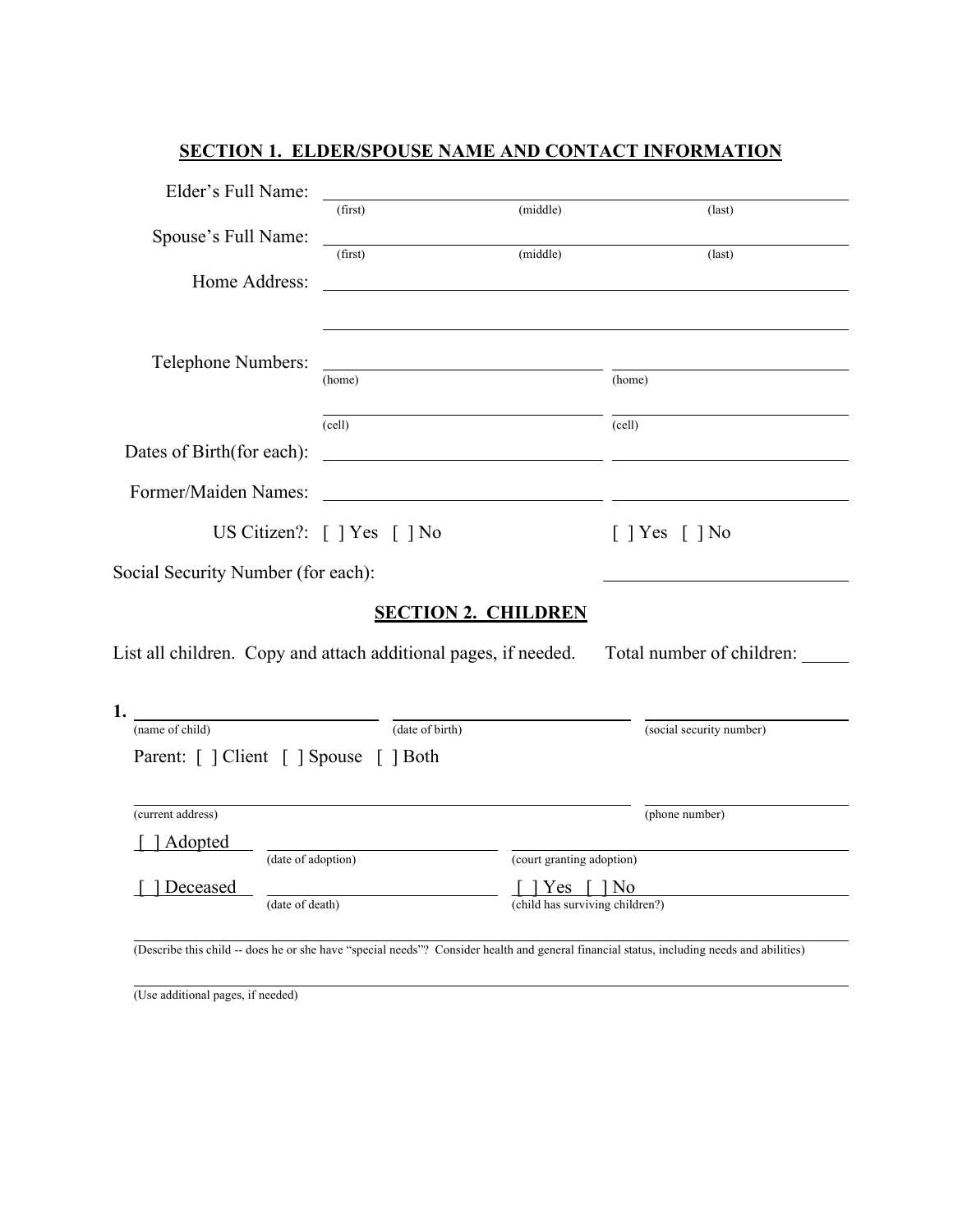| (name of child)                                             |                                        | (date of birth) |                                             |  | (social security number)                                                                                                                  |  |
|-------------------------------------------------------------|----------------------------------------|-----------------|---------------------------------------------|--|-------------------------------------------------------------------------------------------------------------------------------------------|--|
| Parent: [ ] Client [ ] Spouse [ ] Both<br>(current address) |                                        |                 |                                             |  |                                                                                                                                           |  |
|                                                             |                                        |                 |                                             |  | (phone number)                                                                                                                            |  |
| <u>Adopted</u>                                              | (date of adoption)                     |                 | (court granting adoption)                   |  |                                                                                                                                           |  |
| Deceased                                                    | (date of death)                        |                 | Yes   No<br>(child has surviving children?) |  |                                                                                                                                           |  |
|                                                             |                                        |                 |                                             |  |                                                                                                                                           |  |
|                                                             |                                        |                 |                                             |  | (Describe this child -- does he or she have "special needs"? Consider health and general financial status, including needs and abilities) |  |
|                                                             |                                        |                 |                                             |  |                                                                                                                                           |  |
|                                                             |                                        |                 |                                             |  |                                                                                                                                           |  |
| (Use additional pages, if needed)                           |                                        |                 |                                             |  |                                                                                                                                           |  |
|                                                             |                                        |                 |                                             |  |                                                                                                                                           |  |
|                                                             |                                        |                 |                                             |  |                                                                                                                                           |  |
| (name of child)                                             |                                        | (date of birth) |                                             |  | (social security number)                                                                                                                  |  |
|                                                             |                                        |                 |                                             |  |                                                                                                                                           |  |
|                                                             | Parent: [ ] Client [ ] Spouse [ ] Both |                 |                                             |  |                                                                                                                                           |  |
|                                                             |                                        |                 |                                             |  |                                                                                                                                           |  |
|                                                             |                                        |                 |                                             |  | (phone number)                                                                                                                            |  |
| <b>Adopted</b>                                              |                                        |                 |                                             |  |                                                                                                                                           |  |
|                                                             | (date of adoption)                     |                 | (court granting adoption)                   |  |                                                                                                                                           |  |
| (current address)<br>Deceased                               |                                        |                 | $1 Yes \quad 1 No$                          |  |                                                                                                                                           |  |
|                                                             | (date of death)                        |                 | (child has surviving children?)             |  |                                                                                                                                           |  |
|                                                             |                                        |                 |                                             |  | (Describe this child -- does he or she have "special needs"? Consider health and general financial status, including needs and abilities) |  |

# **SECTION 3. HEALTH-RELATED PROBLEMS**

Please describe any specific health-related problems.

# **A. Elder**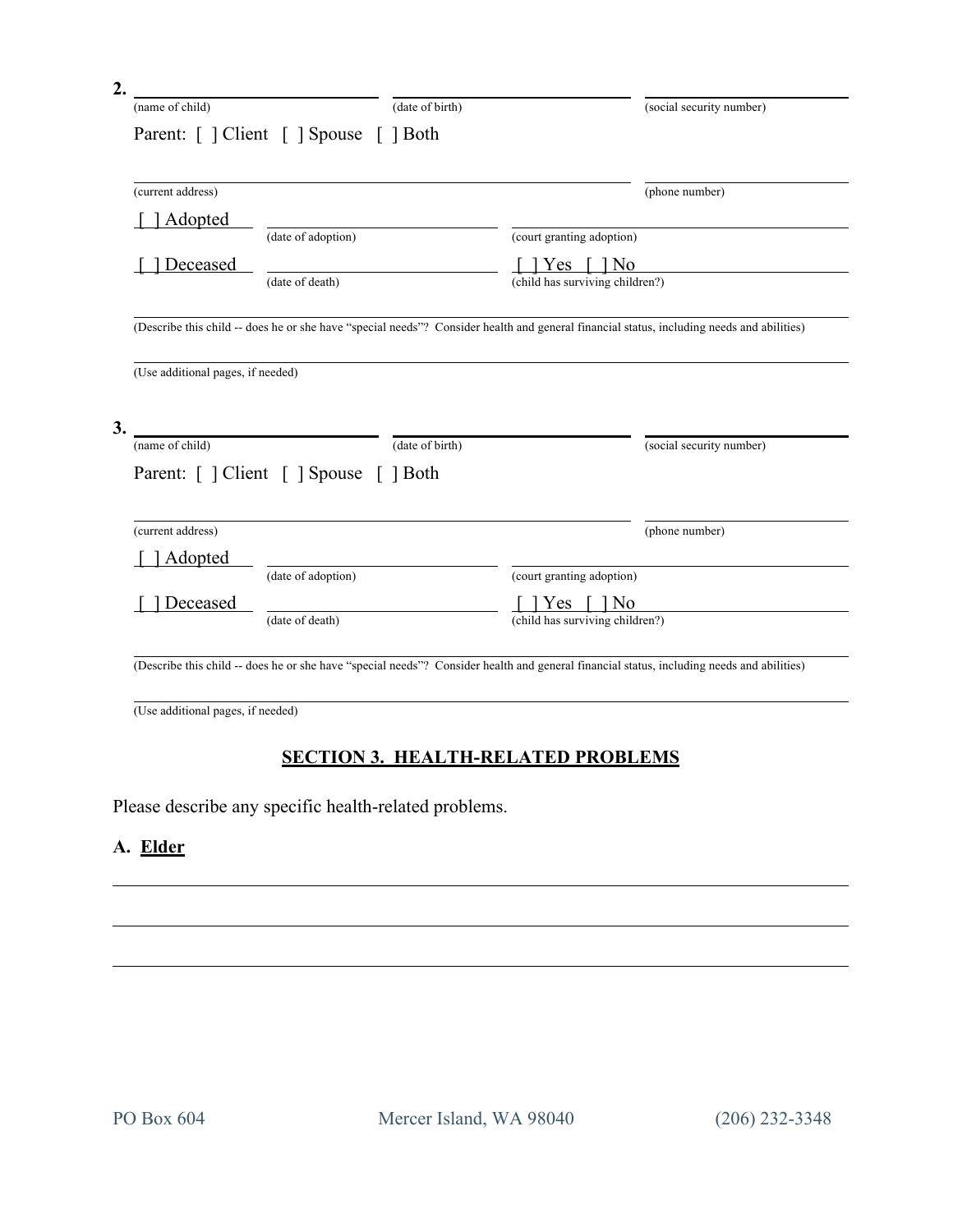# **SECTION 4. CAPACITY**

#### **A. MEMORY AND UNDERSTANDING**

Are there any known problems with memory or understanding?

Elder: [ ] Yes [ ] No

If yes, please explain:

#### **B. OTHER ISSUES**

| Able to sign name?: $\begin{bmatrix} \n\end{bmatrix} Yes \begin{bmatrix} \n\end{bmatrix} No$                     |                                                                    |
|------------------------------------------------------------------------------------------------------------------|--------------------------------------------------------------------|
|                                                                                                                  | Able to speak?: $\lceil \cdot \rceil$ Yes $\lceil \cdot \rceil$ No |
| Able to recognize friends and family?: $\begin{bmatrix} \end{bmatrix} Yes \begin{bmatrix} \end{bmatrix} No$      |                                                                    |
| Cognizant of property and possessions?: $\begin{bmatrix} \n\end{bmatrix} Yes \begin{bmatrix} \n\end{bmatrix} No$ |                                                                    |
| Able to leave current residence?: [] Yes [] No                                                                   |                                                                    |

#### **SECTION 5. PHYSICIAN INFORMATION**

**Elder**

Please list the name, specialty, address, and phone number of the Elder's primary physician.

|                   | <b>Client</b> | <b>Spouse</b> |
|-------------------|---------------|---------------|
| Physician's Name: |               |               |
| Specialty:        |               |               |
|                   |               |               |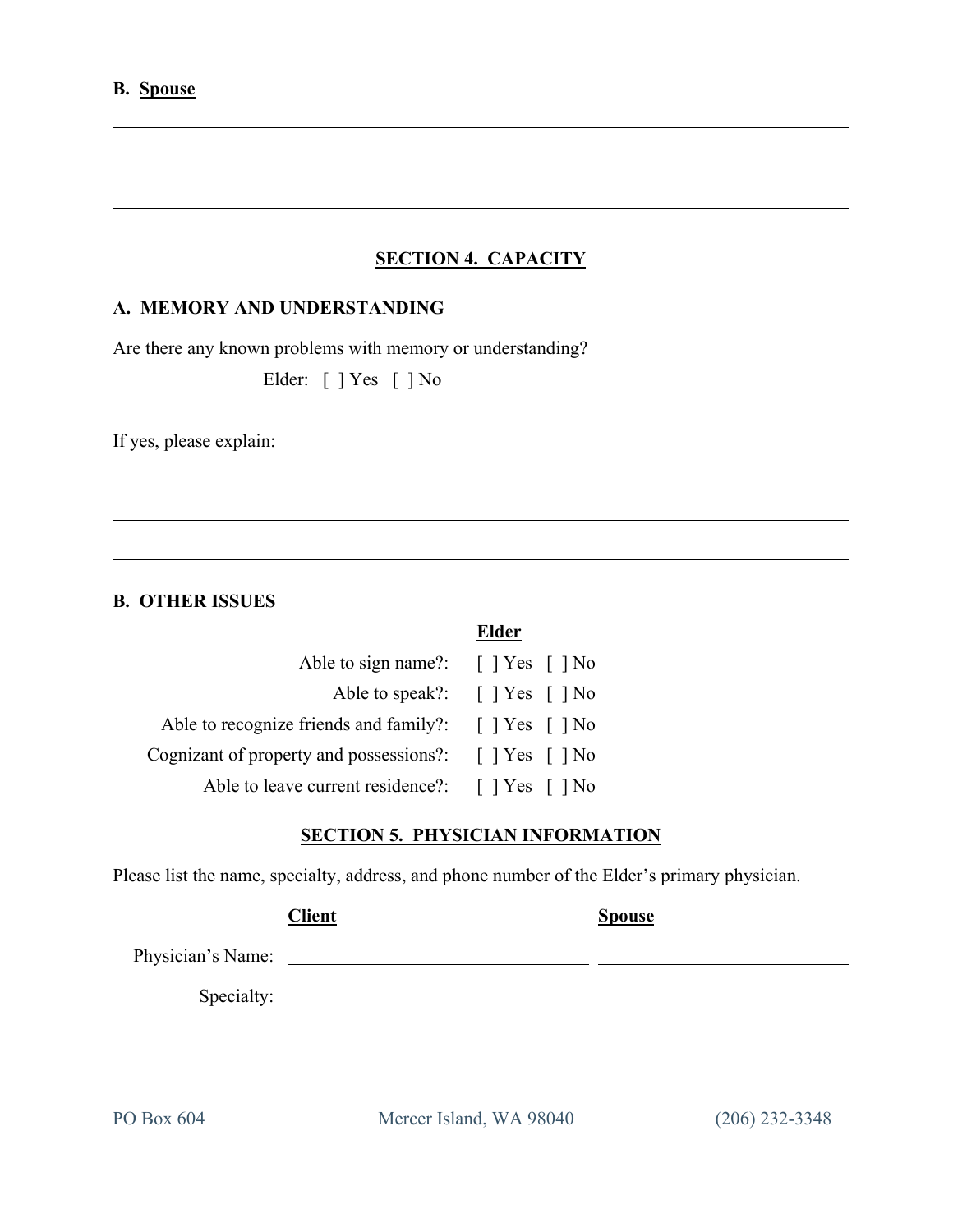|                |                                                                 | <u> 1989 - Andrea San Andrea San Aonaichte ann an t-Aonaichte ann an t-Aonaichte ann an t-Aonaichte ann an t-Aon</u> |
|----------------|-----------------------------------------------------------------|----------------------------------------------------------------------------------------------------------------------|
|                | Business Phone:                                                 | <u> Andreas Andreas Andreas Andreas Andreas Andreas Andreas Andreas Andreas Andreas Andreas Andreas Andreas Andr</u> |
|                |                                                                 |                                                                                                                      |
|                |                                                                 | <b>SECTION 6. RESIDENCE -- OWNED</b>                                                                                 |
| A.             |                                                                 |                                                                                                                      |
| <b>B.</b>      |                                                                 | How is title held?                                                                                                   |
|                |                                                                 | PLEASE PROVIDE A COPY OF THE DEED AND MOST RECENT TAX BILL                                                           |
| $\mathbf{C}$ . |                                                                 | Fair Market Value: \$                                                                                                |
| D.             |                                                                 | Mortgage Balance: \$                                                                                                 |
|                |                                                                 | Is it a Reverse Mortgage [ ] Yes [ ] No                                                                              |
|                |                                                                 |                                                                                                                      |
| Е.             | Single Family Residence? [ ] Yes [ ] No                         |                                                                                                                      |
|                |                                                                 | F. If the property is <u>rental property</u> , please provide the following:                                         |
|                | 1.                                                              | Number of units:                                                                                                     |
|                | 2. Currently being rented? [ ] Yes [ ] No                       |                                                                                                                      |
|                | 3. Are tenants under lease? [ ] Yes [ ] No                      |                                                                                                                      |
|                | G. If the property was purchased, please provide the following: |                                                                                                                      |
|                | 1.                                                              |                                                                                                                      |
|                | 2.                                                              | Purchase Price: <u>\$</u>                                                                                            |
|                | H. If the property was inherited, please provide the following: |                                                                                                                      |
|                | 1.                                                              |                                                                                                                      |
|                | 2.                                                              | Value when Inherited: $\frac{\$}{\$}$                                                                                |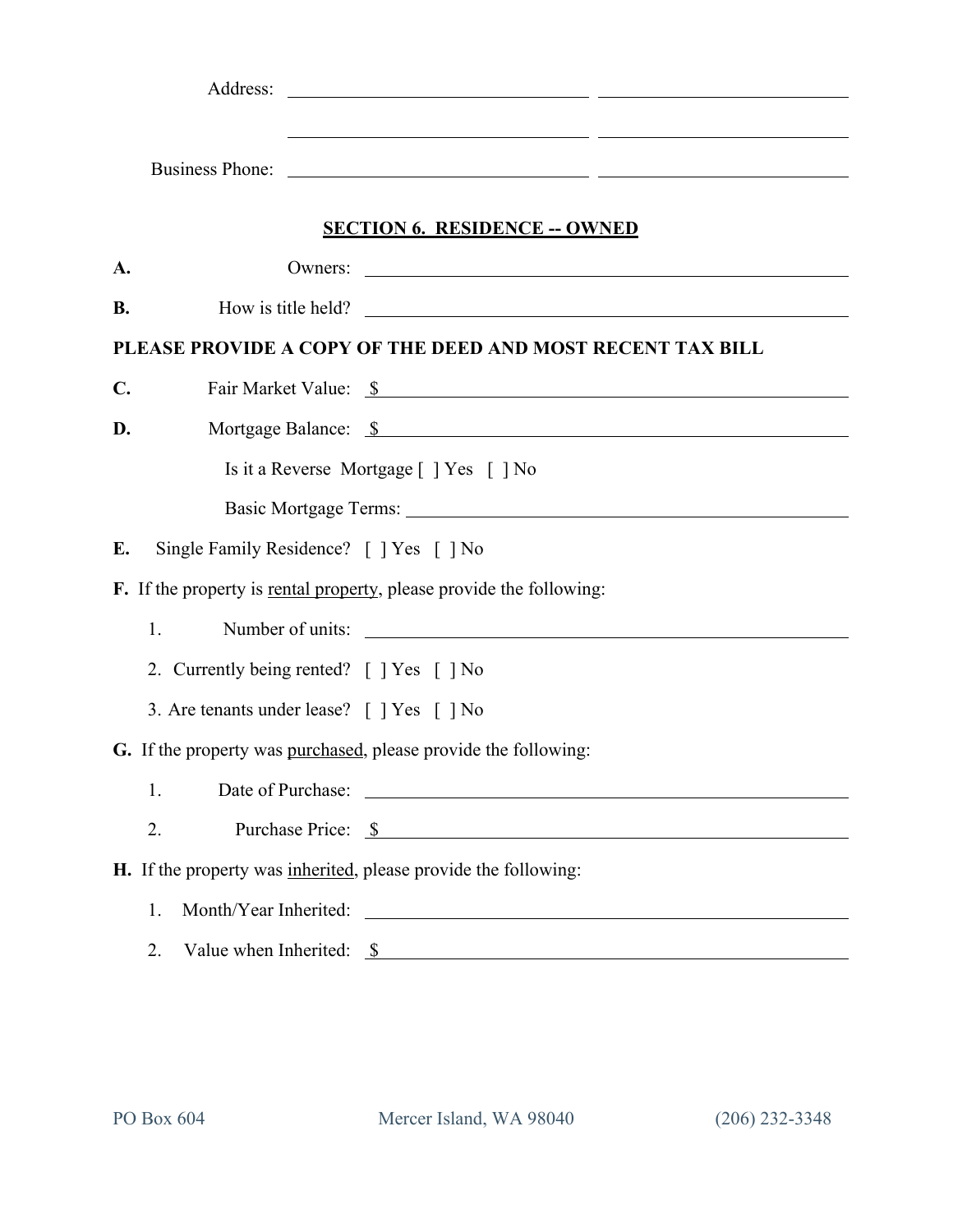**I.** If improvements have been made to the property, please detail the value and nature of them:

- **J.** Have the owners used the capital gains tax exclusion?  $\lceil \cdot \rceil$  Yes  $\lceil \cdot \rceil$  No
- **K.** If at least one occupant of the residence is a child of the individual in need of long-term care, has that child lived in the residence for at least 2 years? [ ] Yes [ ] No
	- **1.** If yes, has the child provided personal care to the parent that might have delayed the need for long-term care for the parent?  $\lceil \ \rceil$  Yes  $\lceil \ \rceil$  No

**2.** If so, please describe the nature and duration of the care provided:

- **L.** Does the person needing care have any living children who are disabled? [ ] Yes [ ] No If yes, please describe the nature of the disability:
- **M.** Does the owner have a sibling who has lived in the house for at least 1 year? [ ] Yes [ ] No If yes, does the sibling still reside in the home?  $\lceil \cdot \rceil$  Yes  $\lceil \cdot \rceil$  No

#### **SECTION 7. RESIDENCE -- RENTED**

| A. |  | Monthly Rent: $\S$ |                                                                                                          |
|----|--|--------------------|----------------------------------------------------------------------------------------------------------|
| В. |  |                    | Type of Rental: [ ] Single Family [ ] Apartment [ ] Residential Care<br>[ ] Life Care [ ] Senior Housing |
|    |  |                    | $\Omega$ $\Gamma$ $\tau$                                                                                 |

**C.** Rental/Lease Agreement? [ ] Yes [ ] No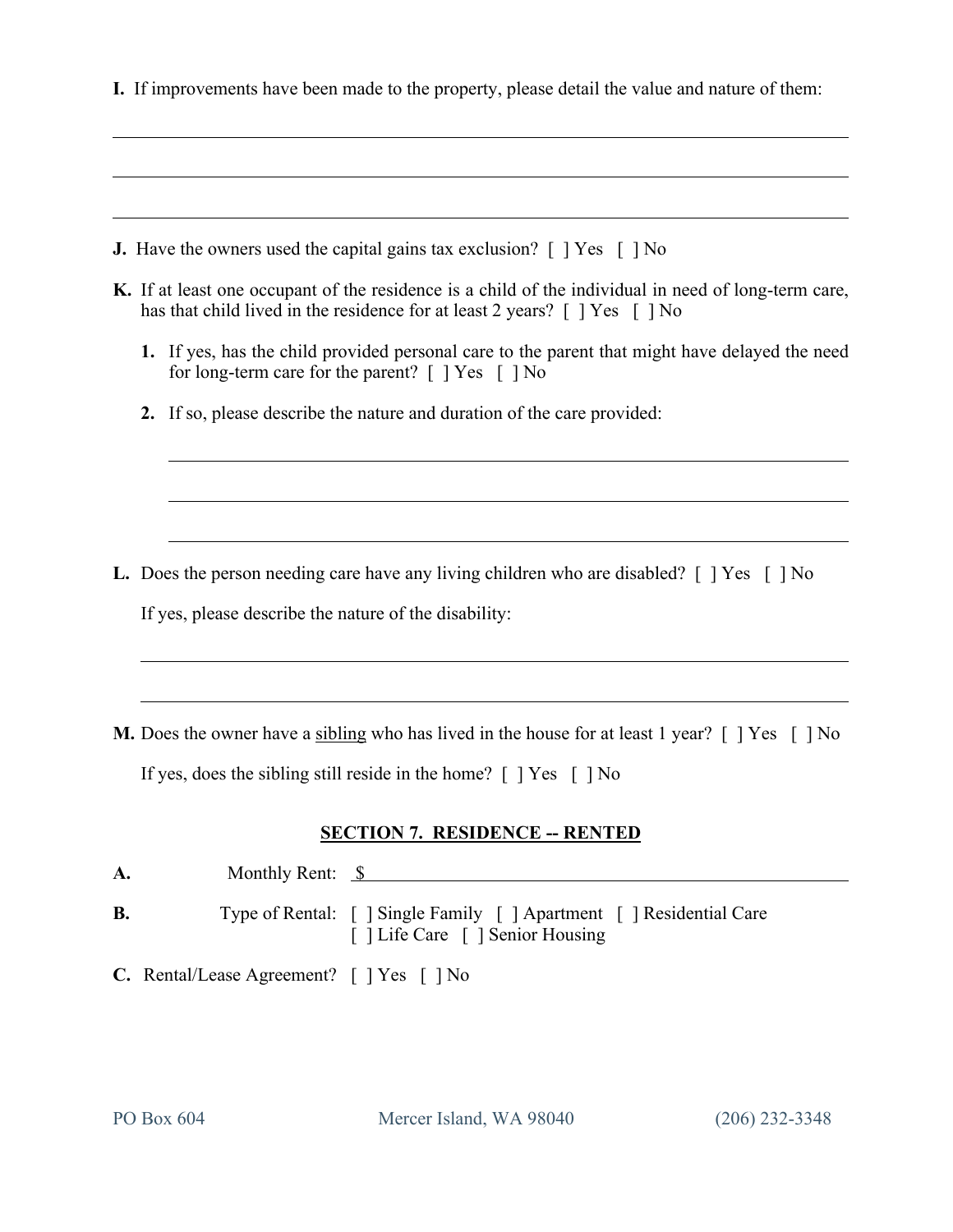**D.** Is Rent Subsidized? [ ] Yes [ ] No

If so, by whom and amount?

## **SECTION 8. LONG-TERM CARE (LTC)**

# **A. Client**

| Currently Receiving LTC? [ ] Yes [ ] No                                          |                                                                                                                        |
|----------------------------------------------------------------------------------|------------------------------------------------------------------------------------------------------------------------|
|                                                                                  |                                                                                                                        |
|                                                                                  |                                                                                                                        |
|                                                                                  |                                                                                                                        |
|                                                                                  | and the control of the control of the control of the control of the control of the control of the control of the       |
|                                                                                  |                                                                                                                        |
|                                                                                  | Administrator or Contact:                                                                                              |
|                                                                                  |                                                                                                                        |
|                                                                                  | <b>SECTION 9. HOSPITAL</b>                                                                                             |
| A. Elder                                                                         |                                                                                                                        |
| Currently in Hospital? [ ] Yes [ ] No                                            |                                                                                                                        |
|                                                                                  |                                                                                                                        |
|                                                                                  |                                                                                                                        |
|                                                                                  |                                                                                                                        |
|                                                                                  | <u> 1989 - Johann Stoff, deutscher Stoffen und der Stoffen und der Stoffen und der Stoffen und der Stoffen und der</u> |
| Is LTC placement expected? [ ] Yes [ ] No                                        |                                                                                                                        |
| If so, likely to return home? [ ] Yes [ ] No                                     |                                                                                                                        |
|                                                                                  | Description of medical issue:                                                                                          |
|                                                                                  |                                                                                                                        |
| Is LTC placement expected? [ ] Yes [ ] No                                        |                                                                                                                        |
| If so, likely to return home? $\lceil \cdot \rceil$ Yes $\lceil \cdot \rceil$ No |                                                                                                                        |
|                                                                                  |                                                                                                                        |

PO Box 604 Mercer Island, WA 98040 (206) 232-3348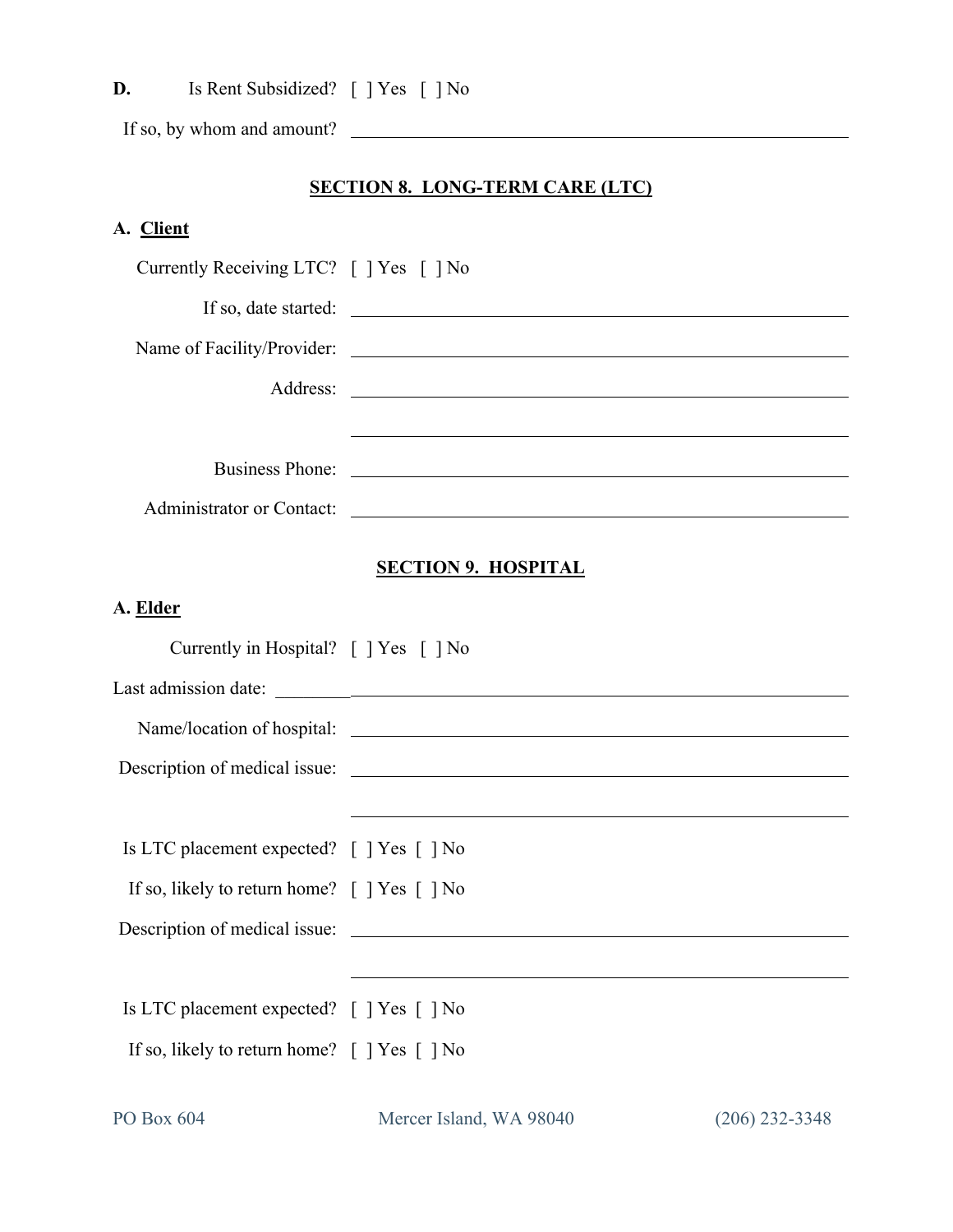#### **SECTION 9. INCOME**

In completing the following section, use the "name on the check" rule; that is, the person whose name appears on the payment vehicle is the "owner" of the income.

|                      | Elder         | Spouse        |
|----------------------|---------------|---------------|
| Salary:              | $\frac{1}{2}$ | $\sim$        |
| Pension:             | $\sim$        | $\frac{1}{2}$ |
| Annuities:           | $\sim$        | $\frac{1}{2}$ |
| Social Security:     | $\sim$        | $\int$        |
| SSI:                 | $\sim$        | $\int$        |
| Investment Income \$ |               | $\sim$        |
|                      |               | $\int$        |
| Other:               | $\sim$        | $\sim$        |
| Total monthly        | \$            | \$            |

Is there any income not accounted for above that comes in periodically? Please describe: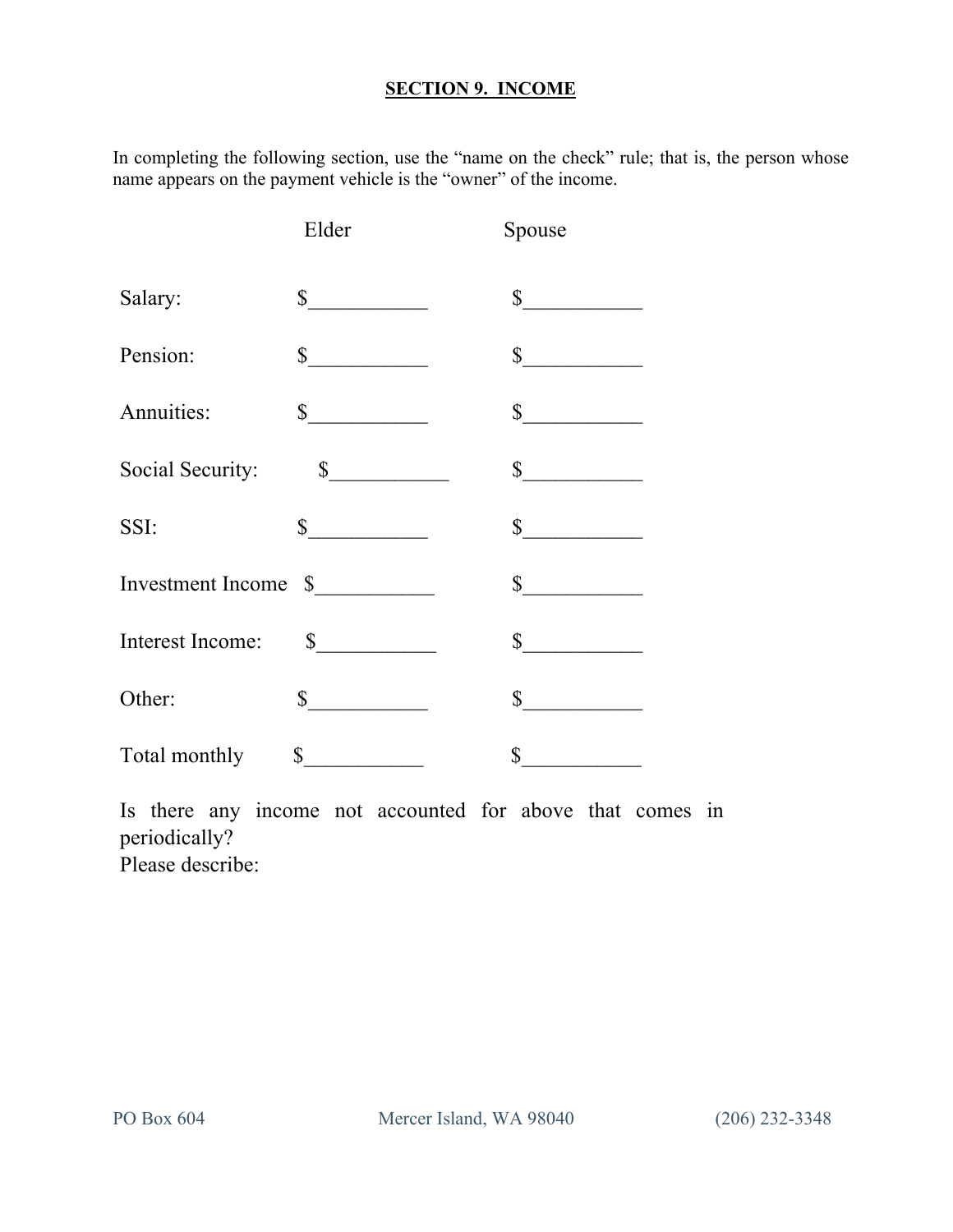### **SECTION 10 ASSETS AND RESOURCES**

#### **A. CASH AND BANK ACCOUNTS (CDs, Checking, Savings, etc.) (Please provide copies of statements)**

| Name of Bank/Branch<br><b>Held</b>                                                                                | Account No.<br>and the control of the control of the control of the control of the control of the control of the control of the | <b>Type of Account</b>                                                                                                |             | Balance/Value                                                                                                                                                                                                                                                                                                                                                                                                                    | Title<br>How              |  |  |
|-------------------------------------------------------------------------------------------------------------------|---------------------------------------------------------------------------------------------------------------------------------|-----------------------------------------------------------------------------------------------------------------------|-------------|----------------------------------------------------------------------------------------------------------------------------------------------------------------------------------------------------------------------------------------------------------------------------------------------------------------------------------------------------------------------------------------------------------------------------------|---------------------------|--|--|
|                                                                                                                   |                                                                                                                                 | <u> 1989 - Johann Harry Barn, mars and de Branch and de Branch and de Branch and de Branch and de Branch and de B</u> |             |                                                                                                                                                                                                                                                                                                                                                                                                                                  | Jointly w/ son            |  |  |
|                                                                                                                   |                                                                                                                                 |                                                                                                                       |             |                                                                                                                                                                                                                                                                                                                                                                                                                                  |                           |  |  |
|                                                                                                                   |                                                                                                                                 |                                                                                                                       |             | $\frac{\text{S}}{\text{S}}$ $\frac{\text{S}}{\text{S}}$ $\frac{\text{S}}{\text{S}}$ $\frac{\text{S}}{\text{S}}$ $\frac{\text{S}}{\text{S}}$ $\frac{\text{S}}{\text{S}}$ $\frac{\text{S}}{\text{S}}$ $\frac{\text{S}}{\text{S}}$ $\frac{\text{S}}{\text{S}}$ $\frac{\text{S}}{\text{S}}$ $\frac{\text{S}}{\text{S}}$ $\frac{\text{S}}{\text{S}}$ $\frac{\text{S}}{\text{S}}$ $\frac{\text{S}}{\text{S}}$ $\frac{\text{S}}{\text{$ |                           |  |  |
|                                                                                                                   |                                                                                                                                 |                                                                                                                       |             |                                                                                                                                                                                                                                                                                                                                                                                                                                  |                           |  |  |
|                                                                                                                   |                                                                                                                                 |                                                                                                                       |             | $\sim$                                                                                                                                                                                                                                                                                                                                                                                                                           |                           |  |  |
|                                                                                                                   |                                                                                                                                 |                                                                                                                       |             | $\sim$                                                                                                                                                                                                                                                                                                                                                                                                                           |                           |  |  |
| <b>B. SECURITIES (Bonds, Marketable Securities, etc.)</b><br>(Please provide copies of statements)                |                                                                                                                                 |                                                                                                                       |             |                                                                                                                                                                                                                                                                                                                                                                                                                                  |                           |  |  |
| Name of Company<br>Title Held                                                                                     | Type of Sec. $#$ Shares/Face Val.                                                                                               |                                                                                                                       | Cost        | Current Val.                                                                                                                                                                                                                                                                                                                                                                                                                     | How                       |  |  |
|                                                                                                                   |                                                                                                                                 |                                                                                                                       |             |                                                                                                                                                                                                                                                                                                                                                                                                                                  | $\frac{\sqrt{2}}{2}$      |  |  |
|                                                                                                                   |                                                                                                                                 |                                                                                                                       |             |                                                                                                                                                                                                                                                                                                                                                                                                                                  |                           |  |  |
|                                                                                                                   |                                                                                                                                 |                                                                                                                       |             |                                                                                                                                                                                                                                                                                                                                                                                                                                  |                           |  |  |
|                                                                                                                   |                                                                                                                                 |                                                                                                                       |             | $\frac{\text{S}}{\text{S}}$ and $\frac{\text{S}}{\text{S}}$ and $\frac{\text{S}}{\text{S}}$ and $\frac{\text{S}}{\text{S}}$ and $\frac{\text{S}}{\text{S}}$ and $\frac{\text{S}}{\text{S}}$ and $\frac{\text{S}}{\text{S}}$ and $\frac{\text{S}}{\text{S}}$ and $\frac{\text{S}}{\text{S}}$ and $\frac{\text{S}}{\text{S}}$ and $\frac{\text{S}}{\text{S}}$ and $\frac{\text{S}}{\text{S$                                        |                           |  |  |
|                                                                                                                   |                                                                                                                                 |                                                                                                                       |             |                                                                                                                                                                                                                                                                                                                                                                                                                                  |                           |  |  |
|                                                                                                                   |                                                                                                                                 |                                                                                                                       |             | $\frac{\text{S}}{\text{S}}$ $\frac{\text{S}}{\text{S}}$ $\frac{\text{S}}{\text{S}}$ $\frac{\text{S}}{\text{S}}$ $\frac{\text{S}}{\text{S}}$ $\frac{\text{S}}{\text{S}}$ $\frac{\text{S}}{\text{S}}$ $\frac{\text{S}}{\text{S}}$ $\frac{\text{S}}{\text{S}}$ $\frac{\text{S}}{\text{S}}$ $\frac{\text{S}}{\text{S}}$ $\frac{\text{S}}{\text{S}}$ $\frac{\text{S}}{\text{S}}$ $\frac{\text{S}}{\text{S}}$ $\frac{\text{S}}{\text{$ |                           |  |  |
| C. RETIREMENT ACCOUNTS (IRAs, Keoghs, etc.)<br>(Please provide copies of statements and beneficiary designations) |                                                                                                                                 |                                                                                                                       |             |                                                                                                                                                                                                                                                                                                                                                                                                                                  |                           |  |  |
| Name of Institution<br><b>Value</b>                                                                               | Account No.                                                                                                                     | Owner                                                                                                                 | Beneficiary | Date Est.                                                                                                                                                                                                                                                                                                                                                                                                                        | Current                   |  |  |
|                                                                                                                   |                                                                                                                                 |                                                                                                                       |             |                                                                                                                                                                                                                                                                                                                                                                                                                                  | $\boldsymbol{\mathsf{S}}$ |  |  |
| (sample)                                                                                                          |                                                                                                                                 |                                                                                                                       |             |                                                                                                                                                                                                                                                                                                                                                                                                                                  | $\mathcal{S}$             |  |  |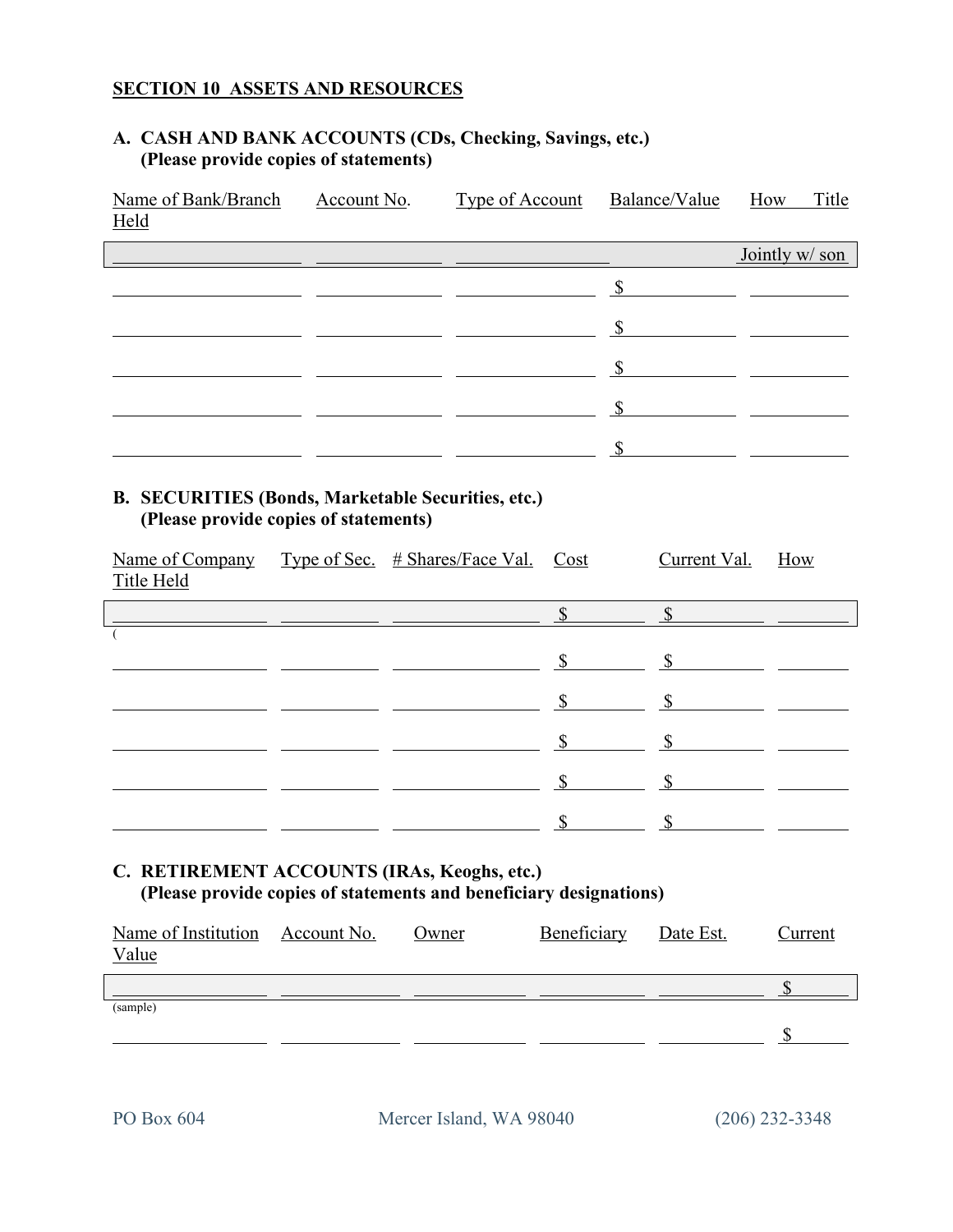#### **D. REAL ESTATE (Please provide copies of deeds and most recent tax bills)**

| Description (Location)<br><u>Held</u>                                                                                          | Cost (Basis) | <b>Market Value</b> | Mortgage Bal.<br><u> 1989 - Johann Stoff, deutscher Stoffen und der Stoffen und der Stoffen und der Stoffen und der Stoffen und der</u>                                                                                                                                                                                                                                                                                          | How | Title |
|--------------------------------------------------------------------------------------------------------------------------------|--------------|---------------------|----------------------------------------------------------------------------------------------------------------------------------------------------------------------------------------------------------------------------------------------------------------------------------------------------------------------------------------------------------------------------------------------------------------------------------|-----|-------|
|                                                                                                                                |              |                     |                                                                                                                                                                                                                                                                                                                                                                                                                                  |     |       |
|                                                                                                                                |              |                     | $\frac{s}{s}$ $\frac{s}{s}$ $\frac{s}{s}$ $\frac{s}{s}$ $\frac{s}{s}$ $\frac{s}{s}$ $\frac{s}{s}$ $\frac{s}{s}$ $\frac{s}{s}$ $\frac{s}{s}$ $\frac{s}{s}$ $\frac{s}{s}$ $\frac{s}{s}$ $\frac{s}{s}$ $\frac{s}{s}$ $\frac{s}{s}$ $\frac{s}{s}$ $\frac{s}{s}$ $\frac{s}{s}$ $\frac{s}{s}$ $\frac{s}{s}$ $\frac{s}{s}$ $\frac{s}{s}$ $\frac{s}{s}$ $\frac{s}{$                                                                      |     |       |
|                                                                                                                                | $\sim$       |                     | $\frac{\text{S}}{\text{S}}$ and $\frac{\text{S}}{\text{S}}$ and $\frac{\text{S}}{\text{S}}$ and $\frac{\text{S}}{\text{S}}$ and $\frac{\text{S}}{\text{S}}$ and $\frac{\text{S}}{\text{S}}$ and $\frac{\text{S}}{\text{S}}$ and $\frac{\text{S}}{\text{S}}$ and $\frac{\text{S}}{\text{S}}$ and $\frac{\text{S}}{\text{S}}$ and $\frac{\text{S}}{\text{S}}$ and $\frac{\text{S}}{\text{S$                                        |     |       |
|                                                                                                                                | $\sim$       |                     | $\frac{\sqrt{2}}{2}$ $\frac{\sqrt{2}}{2}$                                                                                                                                                                                                                                                                                                                                                                                        |     |       |
|                                                                                                                                |              |                     | $\frac{\text{S}}{\text{S}}$ $\frac{\text{S}}{\text{S}}$ $\frac{\text{S}}{\text{S}}$ $\frac{\text{S}}{\text{S}}$ $\frac{\text{S}}{\text{S}}$ $\frac{\text{S}}{\text{S}}$ $\frac{\text{S}}{\text{S}}$ $\frac{\text{S}}{\text{S}}$ $\frac{\text{S}}{\text{S}}$ $\frac{\text{S}}{\text{S}}$ $\frac{\text{S}}{\text{S}}$ $\frac{\text{S}}{\text{S}}$ $\frac{\text{S}}{\text{S}}$ $\frac{\text{S}}{\text{S}}$ $\frac{\text{S}}{\text{$ |     |       |
|                                                                                                                                |              |                     |                                                                                                                                                                                                                                                                                                                                                                                                                                  |     |       |
| <b>E. PERSONAL PROPERTY</b>                                                                                                    |              |                     |                                                                                                                                                                                                                                                                                                                                                                                                                                  |     |       |
|                                                                                                                                | Market Value |                     | <b>How Title Held</b>                                                                                                                                                                                                                                                                                                                                                                                                            |     |       |
|                                                                                                                                |              |                     | Home Furnishings: \$                                                                                                                                                                                                                                                                                                                                                                                                             |     |       |
|                                                                                                                                |              |                     | Cars, RVs, Boats, etc.: $\frac{\$}{\$}$                                                                                                                                                                                                                                                                                                                                                                                          |     |       |
|                                                                                                                                |              |                     | Jewels, Furs, etc.: $\frac{\$}{\$}$                                                                                                                                                                                                                                                                                                                                                                                              |     |       |
|                                                                                                                                |              |                     |                                                                                                                                                                                                                                                                                                                                                                                                                                  |     |       |
| (other: collectibles, etc.)                                                                                                    |              |                     |                                                                                                                                                                                                                                                                                                                                                                                                                                  |     |       |
| $\mathcal{S}$ . See the set of $\mathcal{S}$ . The set of $\mathcal{S}$ is the set of $\mathcal{S}$ . The set of $\mathcal{S}$ |              |                     |                                                                                                                                                                                                                                                                                                                                                                                                                                  |     |       |
|                                                                                                                                |              |                     |                                                                                                                                                                                                                                                                                                                                                                                                                                  |     |       |

#### **F. BUSINESS INTERESTS**

If the person needing long-term care has any business interests, please provide a short description giving the name, location, percentage owned, names and relationship of co-owners, and the form of ownership (i.e., sole proprietorship, closely held corporation, partnership, etc.). Please bring a copy of any agreements, financial statements, etc.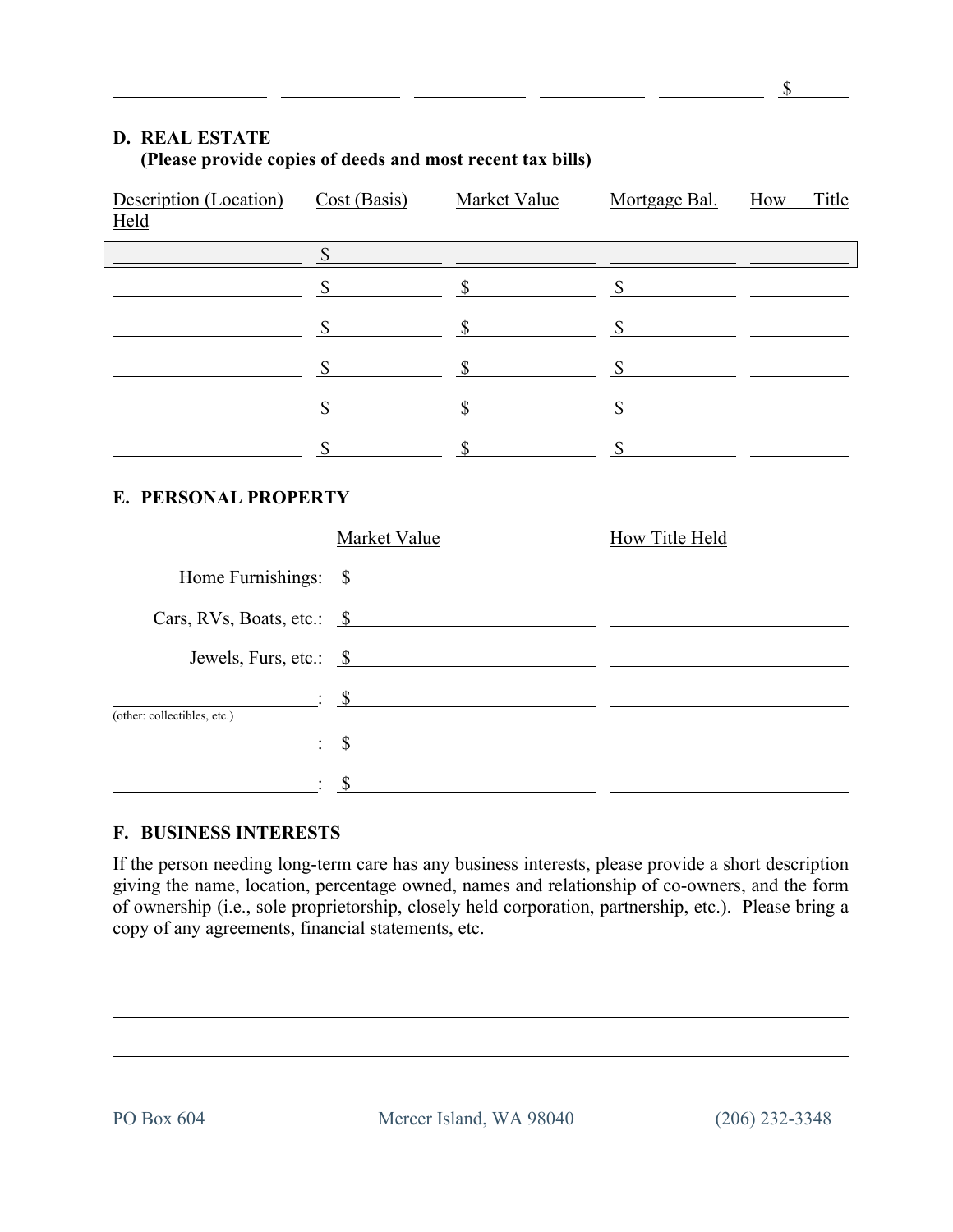# **G. RIGHTS OR INTERESTS IN TRUSTS, ESTATES, OR PROSPECTIVE INHERITANCES**

Briefly describe or give the name of the Trust in which the person needing long-term care has an interest, or the person who is the source of the inheritance. Please provide a copy of the instrument which creates the interest, if available. If not, please advise how we may obtain a copy.

#### **H. MISCELLANEOUS**

If the person needing long-term care has any property interests not described above, please explain the nature of the interests and the estimated value of each.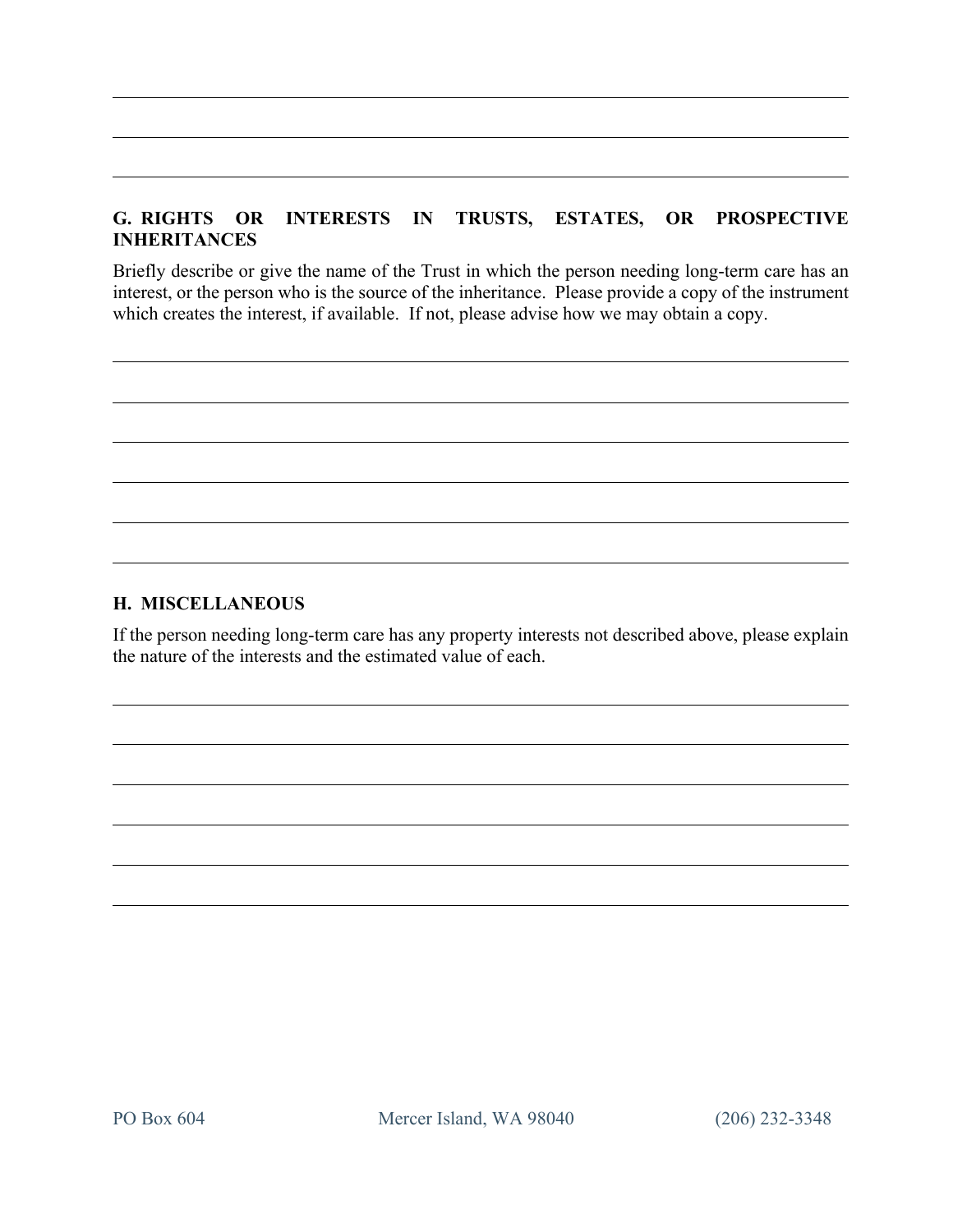#### **SECTION 11. PEOPLE PROVIDING ASSISTANCE**

Who now has "assistance" responsibilities? That is, are any family members or other people providing custodial or other types of care to the person needing assistance? Please list name, phone number, and relationship to the person receiving the care.

#### **A. Responsible for Client:**

| ı.<br>(name of responsible person)<br>care) | (phone number) | (relationship to person needing |  |  |
|---------------------------------------------|----------------|---------------------------------|--|--|
| 2.<br>(name of responsible person)<br>care) | (phone number) | (relationship to person needing |  |  |
| 3.<br>(name of responsible person)<br>care) | (phone number) | (relationship to person needing |  |  |

# **SECTION 13. UNAVAILABLE CHILDREN**

If the person needing care has any children who are not to be relied upon to help with management or other needs of the parent, please list those children here and briefly explain why you believe they should not be relied upon.

#### **SECTION 14. MONTHLY COST OF LIVING**

| A. HOUSING (ESTIMATED PER MONTH)                                        |               |                |       |
|-------------------------------------------------------------------------|---------------|----------------|-------|
|                                                                         | <b>Client</b> | <b>Spouse</b>  | Joint |
| If home is owned, total<br>cost of mortgage, taxes,                     |               |                |       |
| utilities, phone, etc.*: $\$                                            |               |                |       |
| 2. If home is rented, total rent,<br>including maint. fees, if any: $\$ |               |                |       |
| * Is the senior citizen real property tax exemption being used? [] Yes  |               | N <sub>0</sub> |       |

Is the veterans real property tax exemption being used?  $\lceil \cdot \rceil$  Yes  $\lceil \cdot \rceil$  No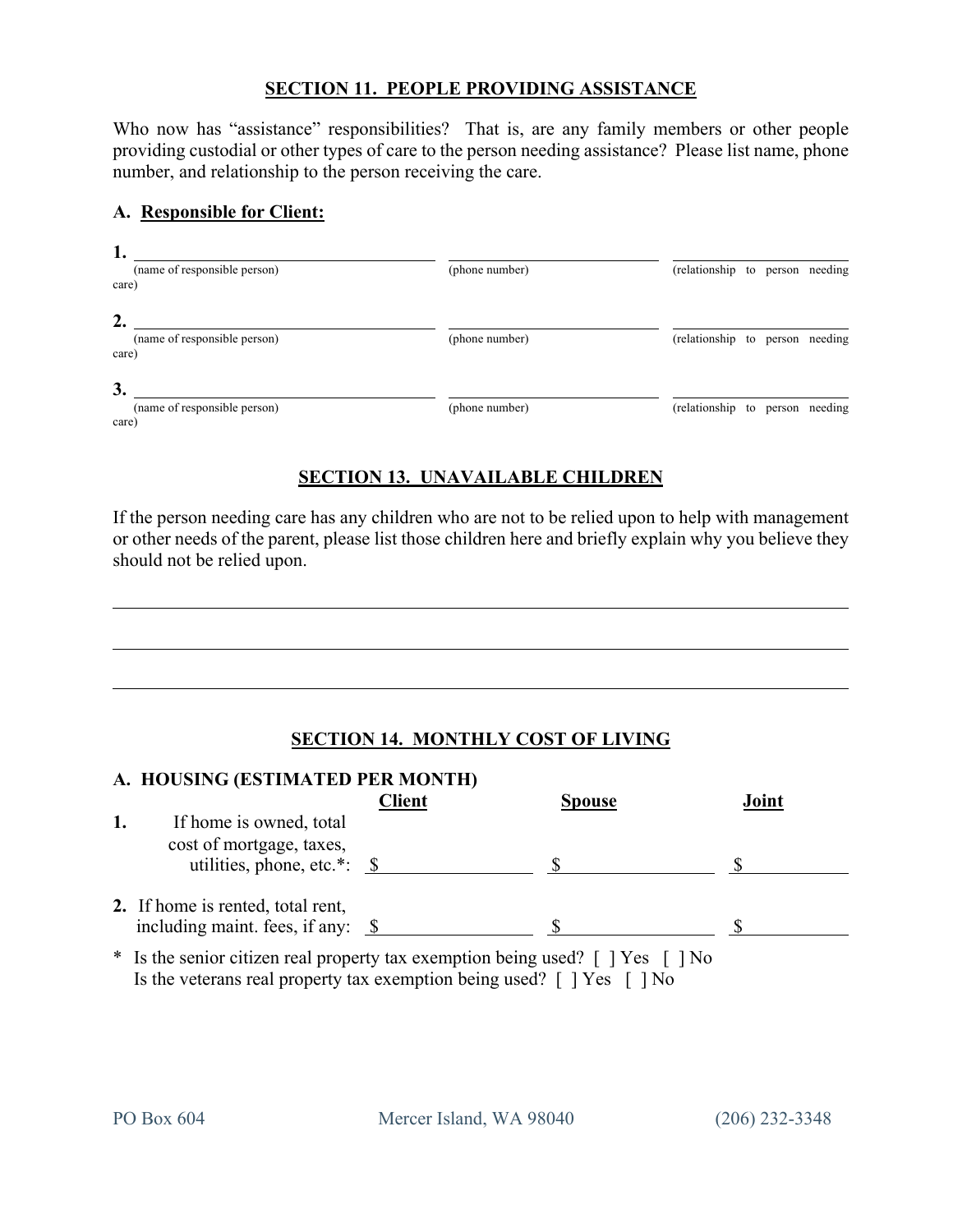# **Client Spouse Joint 1.** Health insurance: \$ \$ \$ **2.** Long-term care insurance: \$ \$ \$ **3.**  $\qquad \qquad : \quad \$ \qquad \qquad \$ \qquad \qquad \$ \qquad \qquad \$$ (specify) **4.**  $\frac{\ }{1}$  **\$** \$ \$ (specify)

#### **B. INSURANCE PREMIUMS (PER MONTH)**

# **C. MEDICAL EXPENSES (ESTIMATED PER MONTH)**

|                |                             | <b>Client</b> | <b>Spouse</b> | Joint |
|----------------|-----------------------------|---------------|---------------|-------|
| 1.             | Non-covered medications: \$ |               |               |       |
| 2.             |                             |               |               |       |
| 3 <sub>1</sub> | (specify)<br>(specify)      |               |               |       |

#### **D. BASIC LIVING EXPENSES (ESTIMATED PER MONTH)**

|    |                                                        | <b>Client</b>                         | <b>Spouse</b> | Joint |
|----|--------------------------------------------------------|---------------------------------------|---------------|-------|
| 1. |                                                        | Food: $\frac{\ }{S}$                  | $\mathbb{S}$  |       |
| 2. |                                                        |                                       |               |       |
| 3. |                                                        | Support for children: $\frac{\$}{\$}$ |               |       |
| 4. | (specify)                                              |                                       | $\mathbb{S}$  |       |
|    | $5.$ $\qquad \qquad \vdots \qquad \qquad$<br>(specify) |                                       |               |       |
| E. | <b>TOTALS</b> (A thru D): $\frac{\$}{\$}$              |                                       |               |       |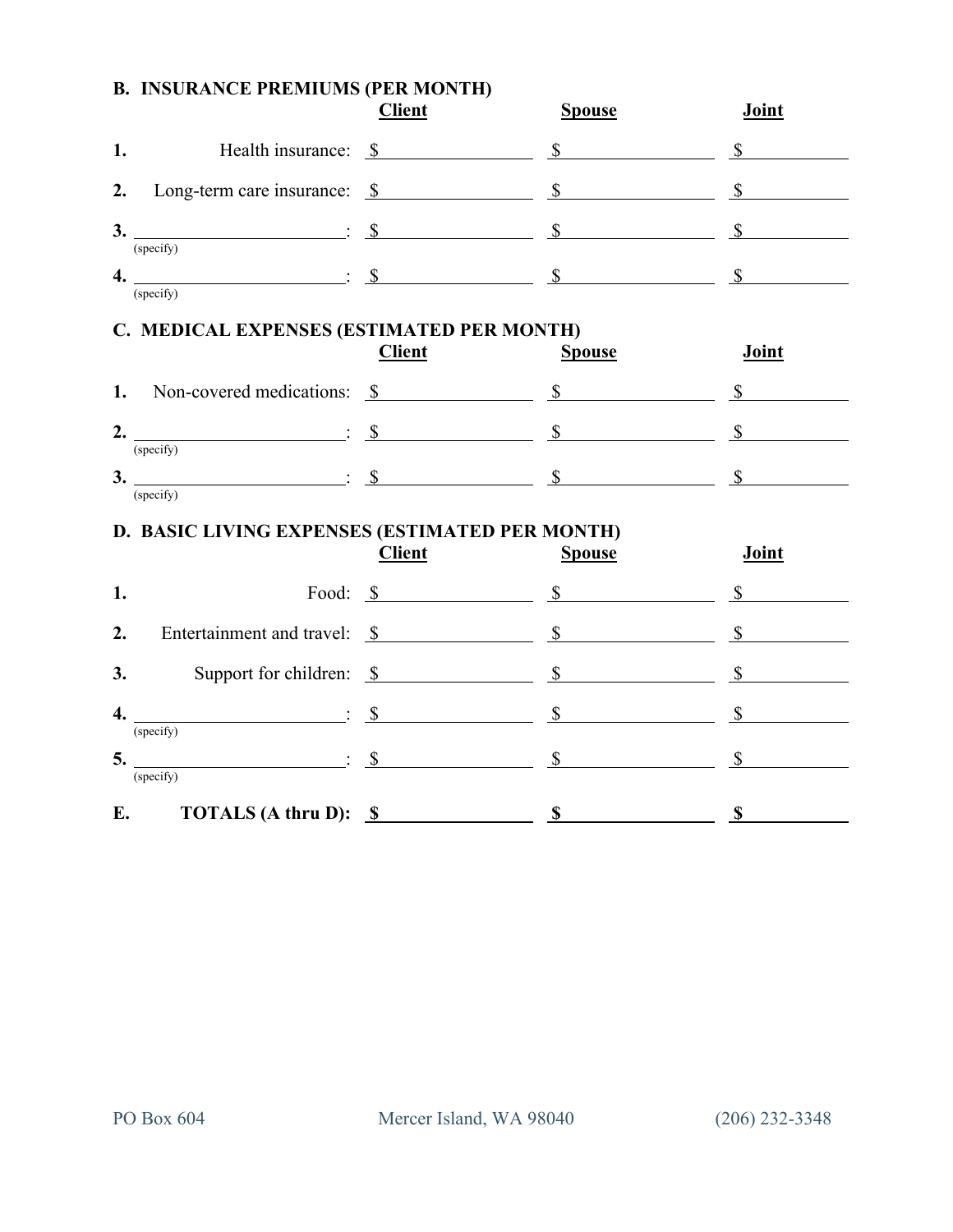#### **SECTION 15. HEALTH AND LTC INSURANCE**

If the person needing care has Medicare Parts A, B, or D, private health or long-term care insurance, or is paying for a Medicare supplement policy, please provide the following information:

| Name of Insurer<br>Benefit | Policy No. | Type of Policy Monthly Prem. If LTC, Daily |  |
|----------------------------|------------|--------------------------------------------|--|
|                            |            |                                            |  |
|                            |            |                                            |  |
|                            |            |                                            |  |
|                            |            |                                            |  |
|                            |            |                                            |  |

#### **SECTION 16 PLANNING AND OTHER DOCUMENTS**

Please provide a copy of each document.

|                                           | <b>Client</b>                                             | <b>Spouse</b>                |
|-------------------------------------------|-----------------------------------------------------------|------------------------------|
| Will:                                     | $\lceil$   Yes $\lceil$   No                              | $\lceil$   Yes $\lceil$   No |
| Revocable Living Trust:                   | $\lceil$   Yes $\lceil$   No                              | $\lceil$   Yes $\lceil$   No |
| Pour-Over Will: [ ] Yes [ ] No            |                                                           | $\lceil$   Yes $\lceil$   No |
| General Durable Power of Attorney:        | $\lceil$   Yes $\lceil$   No                              | $\lceil$   Yes $\lceil$   No |
| Health Care Power of Attorney (or Proxy): | $\lceil$   Yes $\lceil$   No                              | $\lceil$   Yes $\lceil$   No |
|                                           | Living Will: [ ] Yes [ ] No [ ] Yes [ ] No                |                              |
| (specify)                                 | $\lceil$   Yes $\lceil$   No $\lceil$   Yes $\lceil$   No |                              |
| (specify)                                 | $\therefore$ [ ] Yes [ ] No [ ] Yes [ ] No                |                              |
| (specify)                                 | $\therefore$ [ ] Yes [ ] No [ ] Yes [ ] No                |                              |